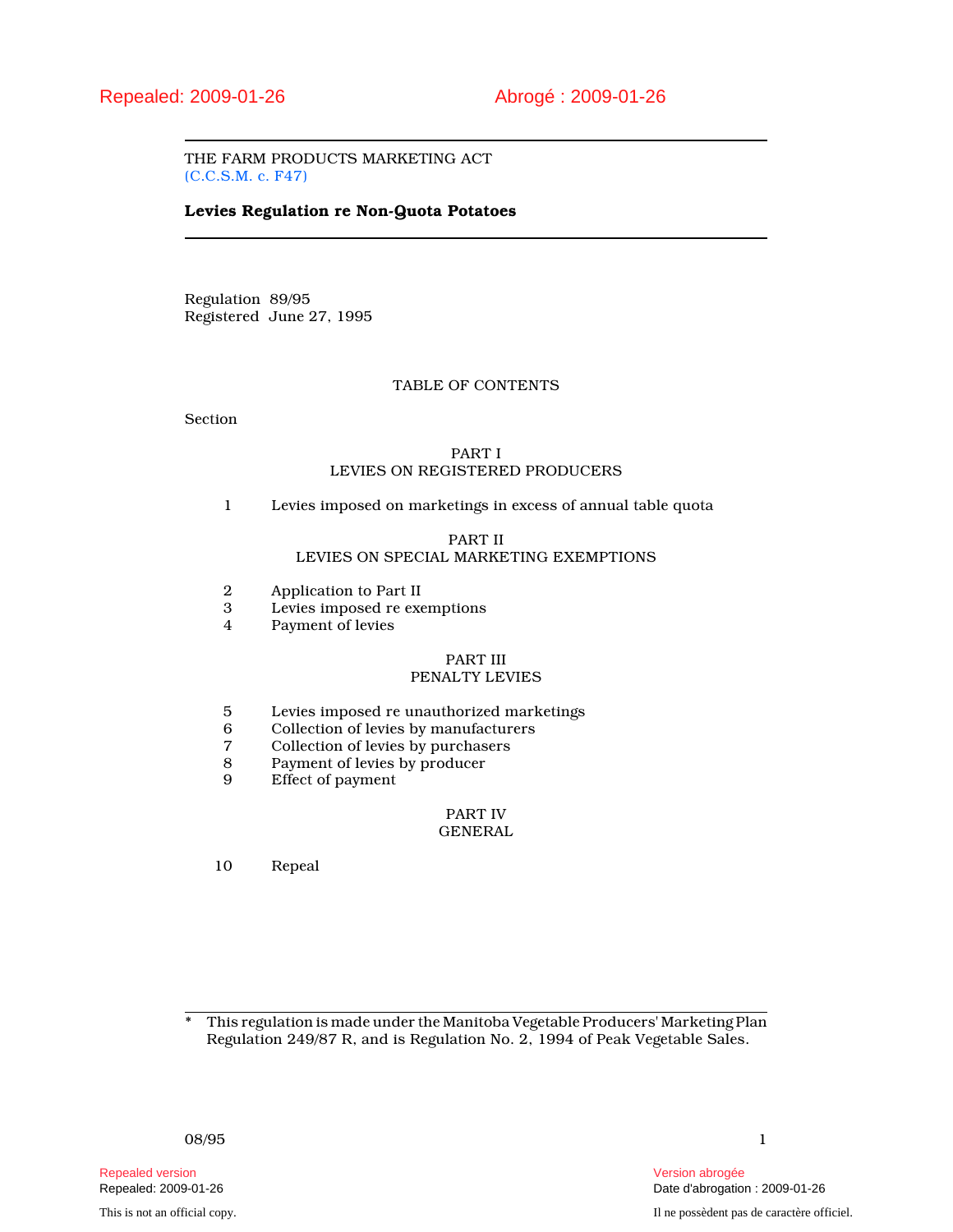### PART I

### LEVIES ON REGISTERED PRODUCERS

### Levies imposed on marketings in excess of annual table quota

1 A levy is imposed on each producer registered as a table potato producer of 10¢ for each 75 pound bag of potatoes of a type marketed by such producer in excess an amount equal to the annual table quota allotted to such producer for that type of table potato (including marketings made during a nonquota delivery period), in addition to other fees, levies and charges imposed on such producer.

### PART II

### LEVIES ON SPECIAL MARKETING EXEMPTIONS

#### Application of Part II

**2** This Part applies to the marketing of potatoes by a producer pursuant to an exemption granted by this Board allowing such producer to market a specified quantity and class of potatoes in a specified market for use other than as table or seed potatoes.

#### Levies imposed re exemptions

3 A levy is imposed on every producer who markets potatoes pursuant to a special marketing exemption granted to him by this Board in the circumstances outlined in section 2 above, of 2.5¢ for each 100 pounds or portion thereof of potatoes so marketed, provided however in all circumstances the minimum levy imposed pursuant to this section shall be the sum of \$100. per special marketing exemption.

#### Payment of levies

4 The levies imposed under this Part shall be due and payable by the producer to this Board at the time and place of marketing of the potatoes, and may be deducted as a first charge against the money which this Board, or its agent, receives from such sale.

### PART III

#### PENALTY LEVIES

### Levies imposed re unauthorized marketings

5 A levy is imposed on every producer who markets potatoes

(a) in excess of a special marketing exemption granted to such producer by this Board in the circumstances outlined in section 2 above;

(b) to a manufacturer, other than to an exempt manufacturer;

Repealed version Version abrogée

2 08/95

Repealed: 2009-01-26 Date d'abrogation : 2009-01-26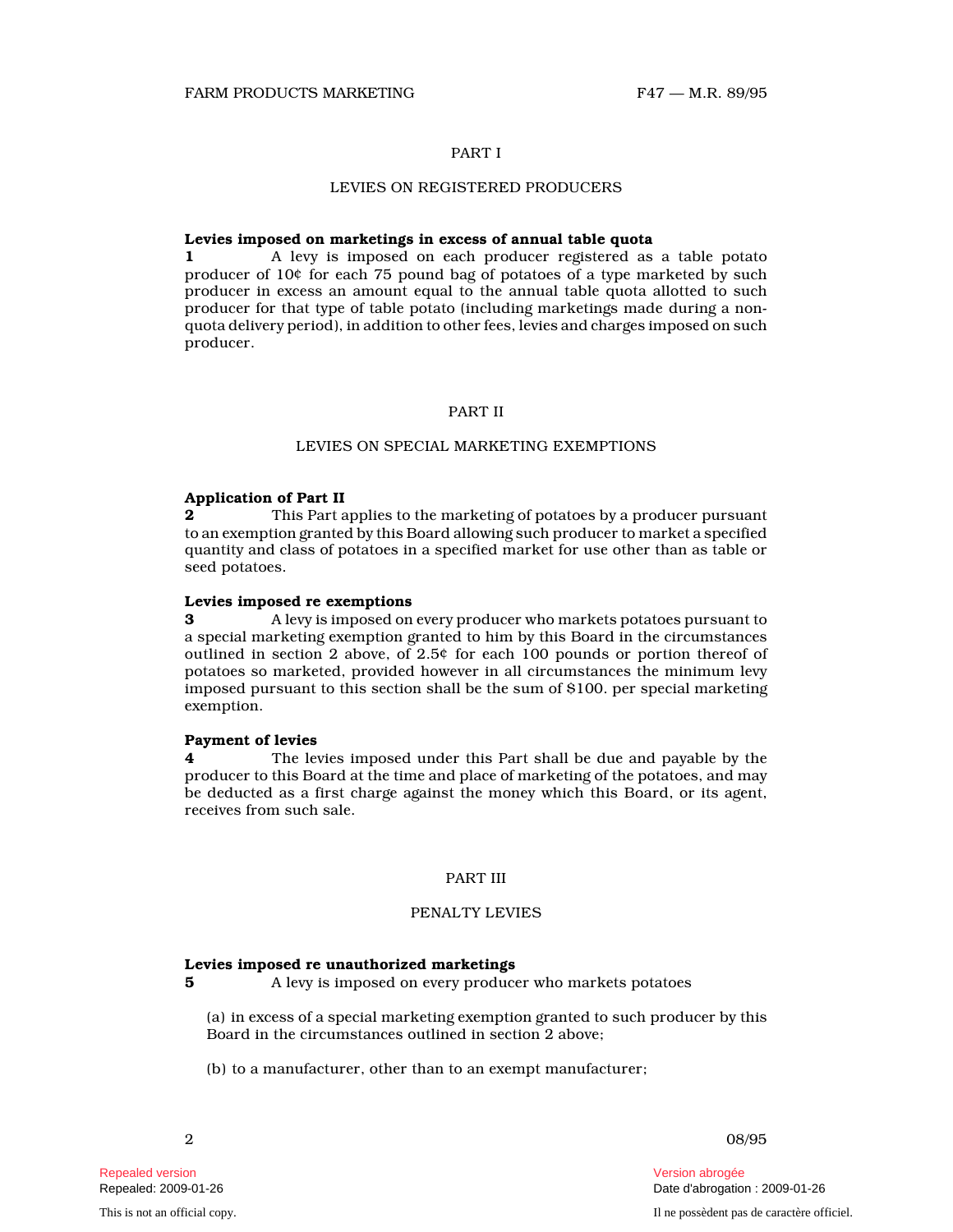(c) to an exempt manufacturer, if the provisions of subsections 29(2) or (3) of the Manitoba Vegetable Producers' Marketing Plan Regulation do not provide for the non-application of the Plan to such potatoes; and

(d) in any manner prohibited by sections 40, 41, 42 or 43 of the Potato Quota Order;

of \$5.00 for each 100 pounds or portion thereof of potatoes so marketed.

#### Collection of levies by manufacturers

6 Each manufacturer shall at the time it takes delivery of potatoes other than potatoes to which the Plan does not apply pursuant to the provisions of subsections 29(2) or (3) of the Plan, deduct from the monies payable for such potatoes all levies payable by the producer of such potatoes to this Board pursuant to this Part and shall forward such levies to this Board at its office, 1200 King Edward Street, Winnipeg, Manitoba, not later than thirty (30) days following the receipt of such potatoes by such manufacturer.

#### Collection of levies by purchasers

7 Each producer other than a manufacturer shall at the time the purchaser takes delivery of potatoes from a producer deduct from the monies payable for such potatoes all levies payable by the producer of such potatoes to this Board pursuant to this Part and shall forward such levies to this Board at its office, 1200 King Edward Street, Winnipeg, Manitoba, not later than thirty (30) days following the receipt of such potatoes by such registered producer.

#### Payment of levies by producer

8 Every producer shall pay to this Board at its office, 1200 King Edward Street, Winnipeg, Manitoba, all levies payable by that producer under this Part that were not deducted and forwarded to this Board by the person who received such potatoes from that producer, not later than forty-five (45) days following the marketing of potatoes by that producer.

### Effect of payment

9 The payment of any levies pursuant to this Part shall not be construed as an approval or a sanctioning in any way by this Board of the marketing of such potatoes and the provisions of all regulations and orders of this Board, and all sanctions provided under the Act, shall apply to such marketing notwithstanding such payment of levies.

### PART IV

### GENERAL

Repeal

10 Manitoba Regulation 349/87 is repealed.

Repealed version Version abrogée

This is not an official copy. Il ne possèdent pas de caractère officiel.